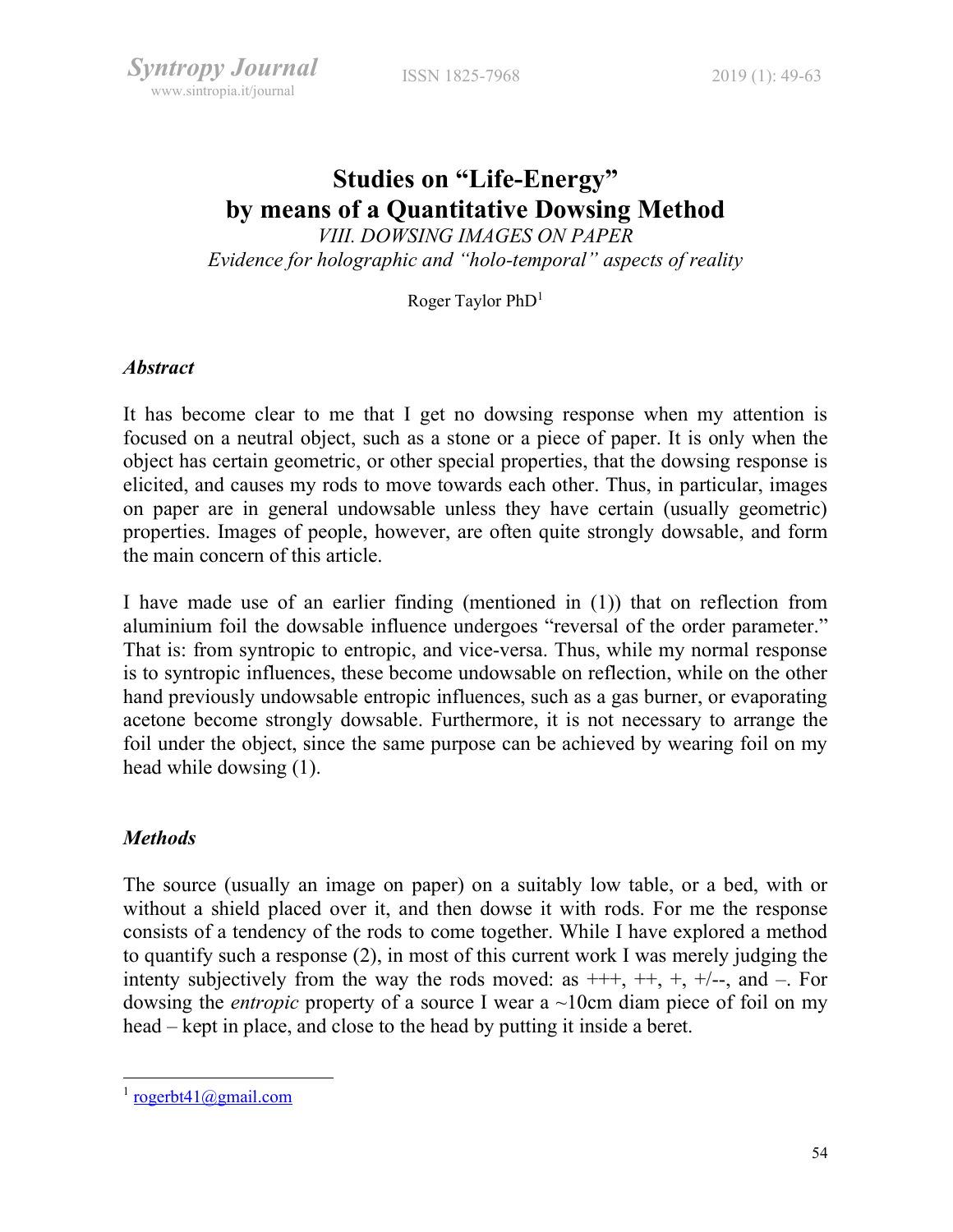ISSN 1825-7968 2019 (1): 49-63

## The third eye sees holographically

It is thought that, rather than the eyes, a dowser receives information via the pineal gland, or "third eye". On the internet I managed to find two holograms of people's faces, together with the photos from which they were produced. One was of Einstein, and the other of a woman, Dr Hack - presumably a colleague of Einstein. On dowsing the photos, Einstein gave a strong response, and Hack much weaker. Significantly, my response to the two holograms matched that to the photos perfectly – even though by eye they were indistinguishable (Fig. 1).





Fig. 1. Holograms: (a) Einstein. (b) Hack

## Four levels of dowsable energy depending on their ability to penetrate 4 types of shielding materials

To confirm the role of the third eye I found that certain images became undowsable under glass, where they were perfectly visible to the eye. This led me to explore the shielding effects of various materials on my response to various sources.

## Shielding materials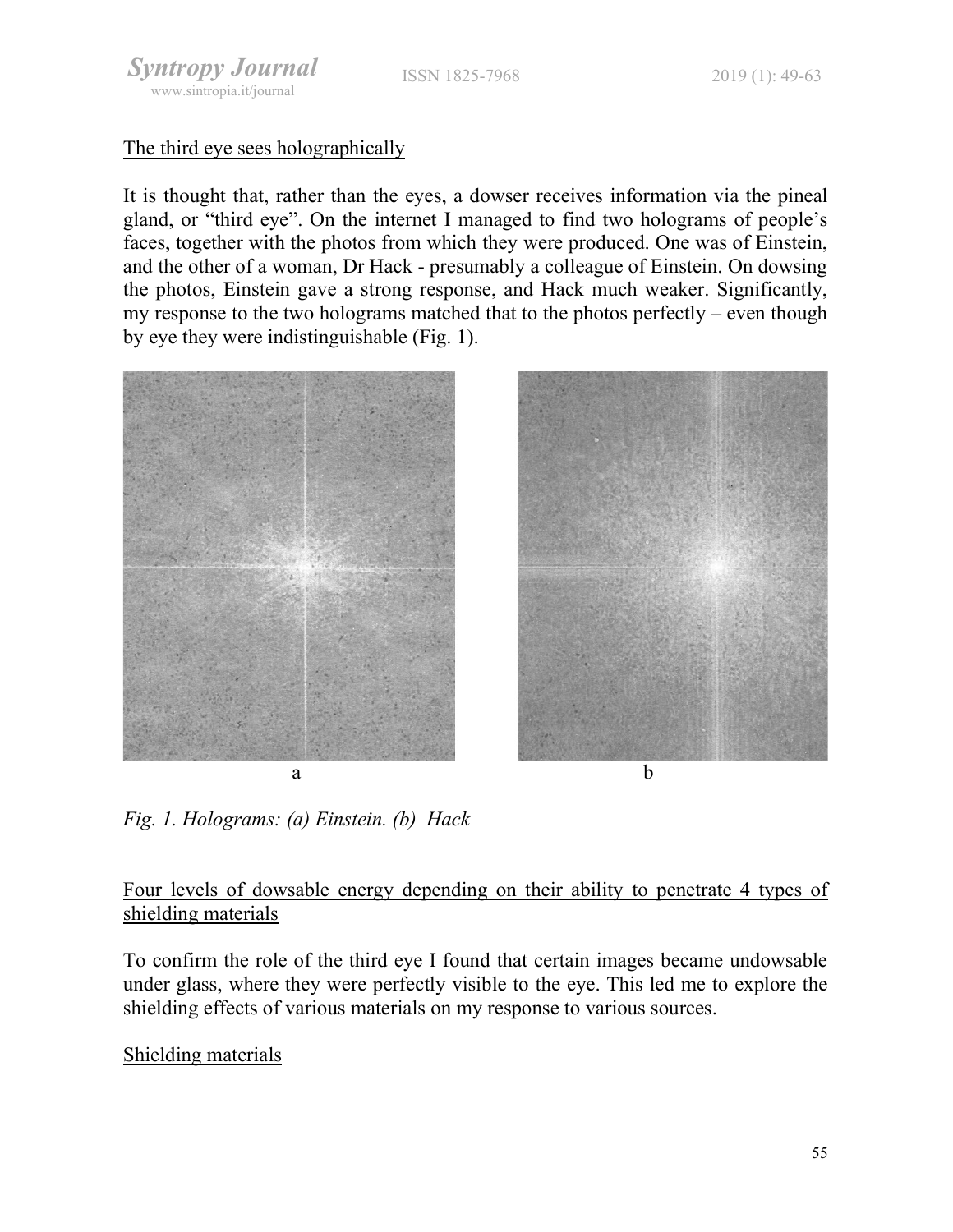After testing a number of materials, I settled on these four, in order of "transparency" to dowsable energy:

Glass  $(2mm)$  > Paper > Steel  $(\sim 1mm)$  > Polystyrene (expanded  $\sim 8mm)$ )

As glass I have tried that from picture frames, or windows (some of the latter did not pass so well and must have an additional component). Paper can include even heavy cardboard. Steel must not be alloyed with certain metals, but my stainless pan is OK, as was a heavy cast-iron cooking pot. Plastics vary widely, eg polythene is not a strong shield. Among metals, aluminium and silver shield completely, at first, and then with time the field finds its way through, depending on the thickness. And it finds its way through copper very quickly.

Since, as I found, geometric sources were only shielded by the most opaque material (polystyrene) I have worked mainly with photos of human faces - as prints on A4 paper. Dowsing was done either without (syntropic) or with foil on my head (entropic).

# Dowsable sources

As a syntropic geometric source, the Flower of Life has been used previously (1); for entropic geometry I looked up "evil geometry" and came upon this pentagram (Fig. 2). The swastika, however, in spite of its use as symbol by the Nazis, dowsed strongly syntropic.

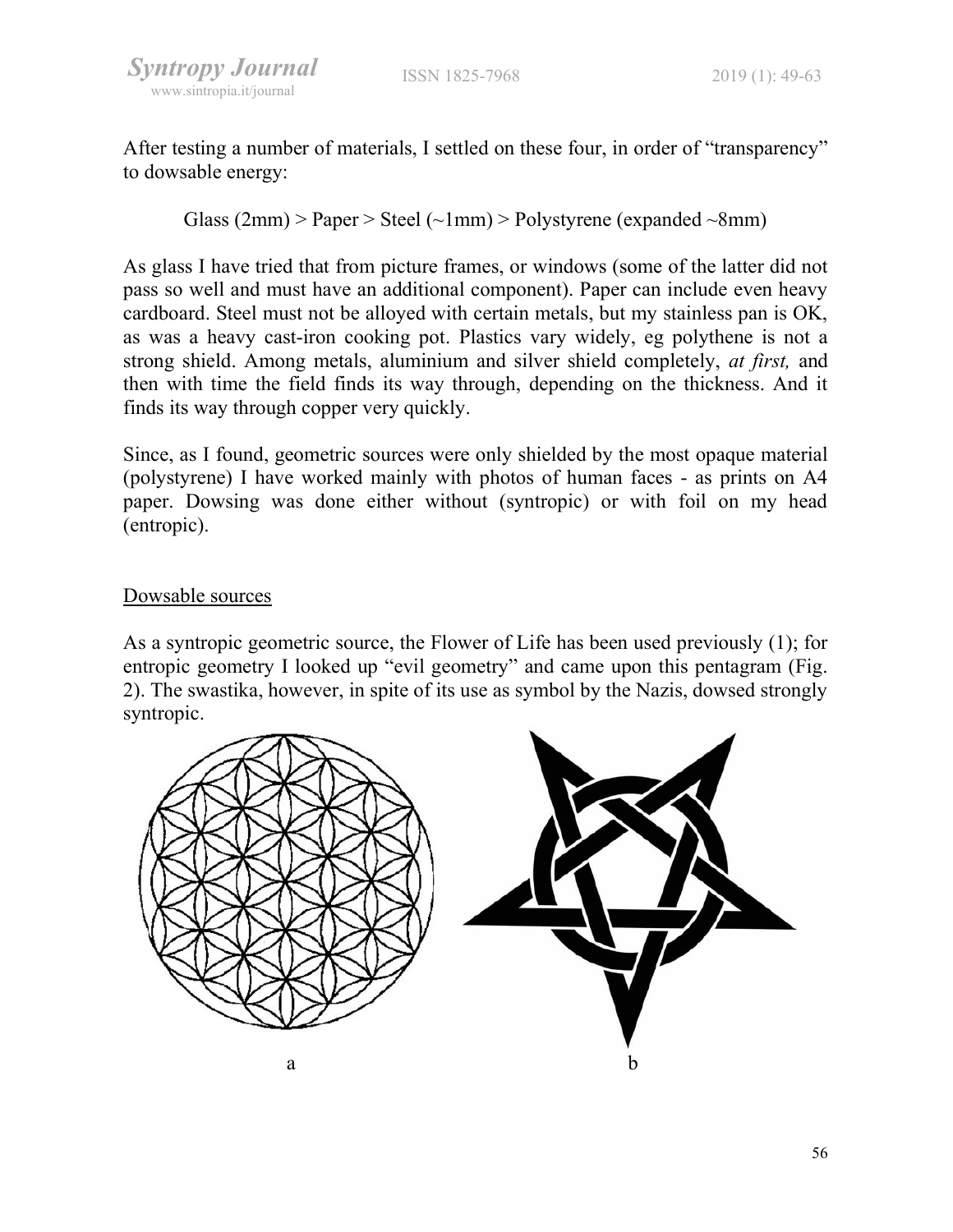Fig. 2. Geometric sources: (a) Flower of Life (syntropic); (b) Pentagram (entropic)

Photos of most ordinary people are weakly dowsable – usually mainly syntropic, but below are listed some significantly stronger, and more distinctly either syn- or entropic, under the four levels.

Some influential people dowse clearly both syntropic and entropic, eg Stalin.

## Result

A great many sources were tested. In order to make them as far as possible comparable, they had to be flat, and small enough to be covered by my piece of glass. Thus, most of them have been images on paper. (Indeed often, for the higher levels, it was only possible to test images). Sources are listed below under each of the four levels, according to the shielding they pass. In general, as will be seen, the higher the level, the less it can penetrate. Thus, as progressively higher level sources are dowsed, they become blocked by progressively more transparent shielding materials.

## The following are syntropic, in being dowsed without foil on my head:

# Level 1

This is the most penetrating, being passed by glass, paper and steel, and only blocked by some plastics, and aluminium and silver.

Includes geometric sources such as pyramids and the flower of life, and electromagnetic sources, such as "scalar" or torsion fields - best produced by applying square-wave frequencies to non-inductive coils.

## Level 2

Passed only by glass and paper; blocked by steel, plastics etc. Includes many images of "good" people e.g.: Churchill, Einstein. (And even some sacred images - even some of Jesus and Buddha). And some paintings. Most ordinary people, including me, have this to a greater or lesser extent, as does my imprinted meditation.

I have done much work dowsing images of people. The intensity of response varies very widely: from very weak (ordinary "boring" people such as David Cameron) to very strong for others. Among those dowsing strongly, it is quite clear, are some who have both syntropic and entropic fields, including Stalin, Mao, and many leading politicians such as Tony Blair, Trump and Bill Clinton.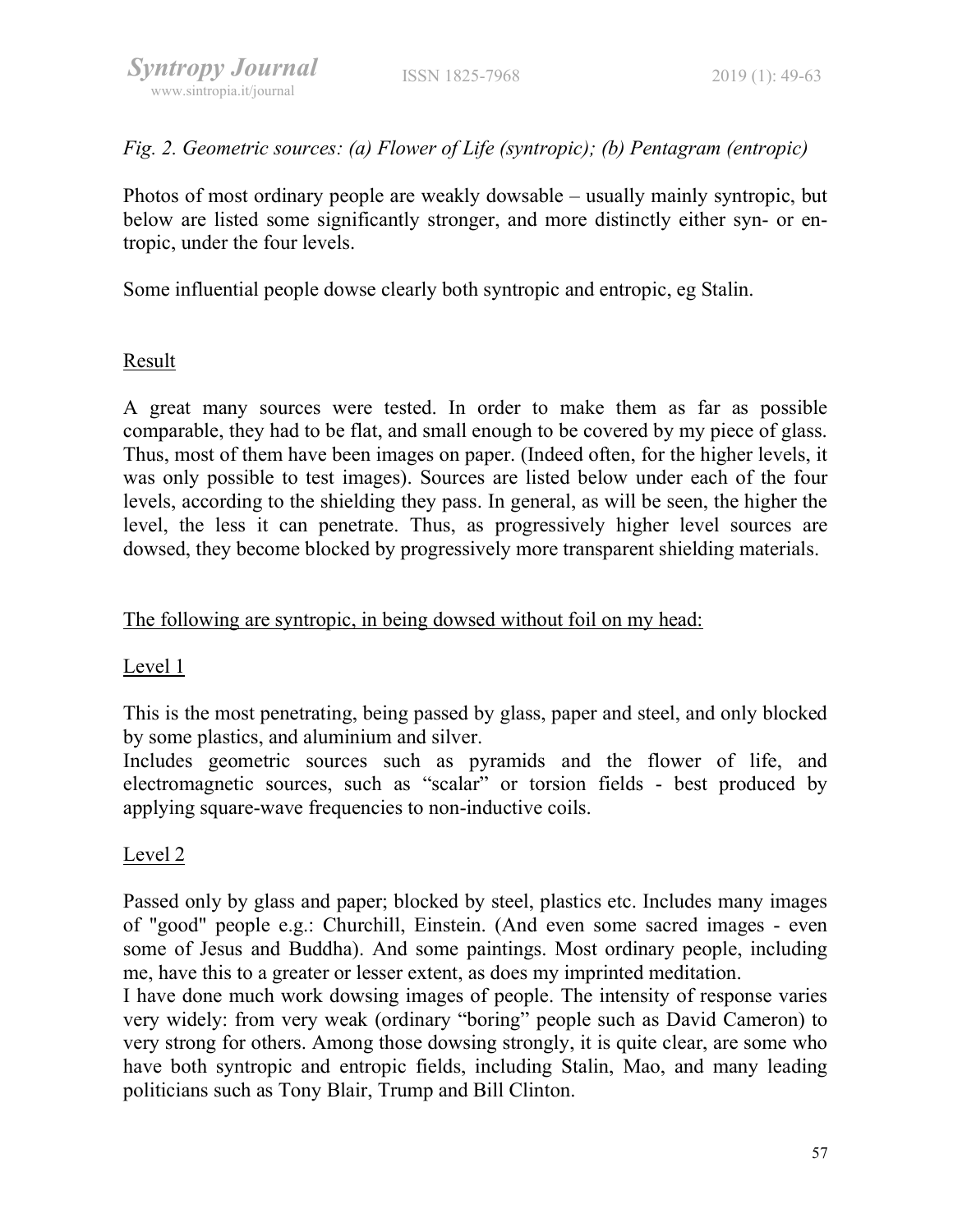## Level 3

Passed only by glass; blocked by paper, steel, plastics etc. Includes my Buddhist teacher John Crook, Keshe's CO2 GANS, both my plasma healing devices, a chinese painting, Lynne McTaggart and Teilhard de Chardin.

## Level 4

Blocked by all shields - even by glass. Includes Dalai lama (although at a low intensity according to rod movement), Sai Baba, some sacred images and mandalas, and the imprinted influence of a global meditation.

## Entropic influences likewise, fall into four levels:

#### Level 1

Passed by glass, paper and steel; only blocked by polystyrene etc. Having nothing geometric which might suit, I put "evil geometry" into Google and came up with the pentagram used here (Fig.2). Also in level 1 is the strong entropic field obtained by passing the syntropic field from a non-inductive coil though alum solution (3).

#### Level 2

Passed by glass and paper; blocked by steel, polystyrene etc. Includes people commonly thought to be "bad". Hitler, Brzezinski, Kissinger, Netanyahu. I chose these because they were purely entropic but as stated above, many leading figures dowse both with and without foil on my head. On the other hand many run-of-themill politicians, such as Cameron have little dowsable energy, either syntropic or entropic.

#### Level 3

Passed only by glass; blocked by paper, steel, polystyrene, etc. Includes (perhaps surprisingly) Obama and Theresa May. Also a Polish expressionist poster on my wall.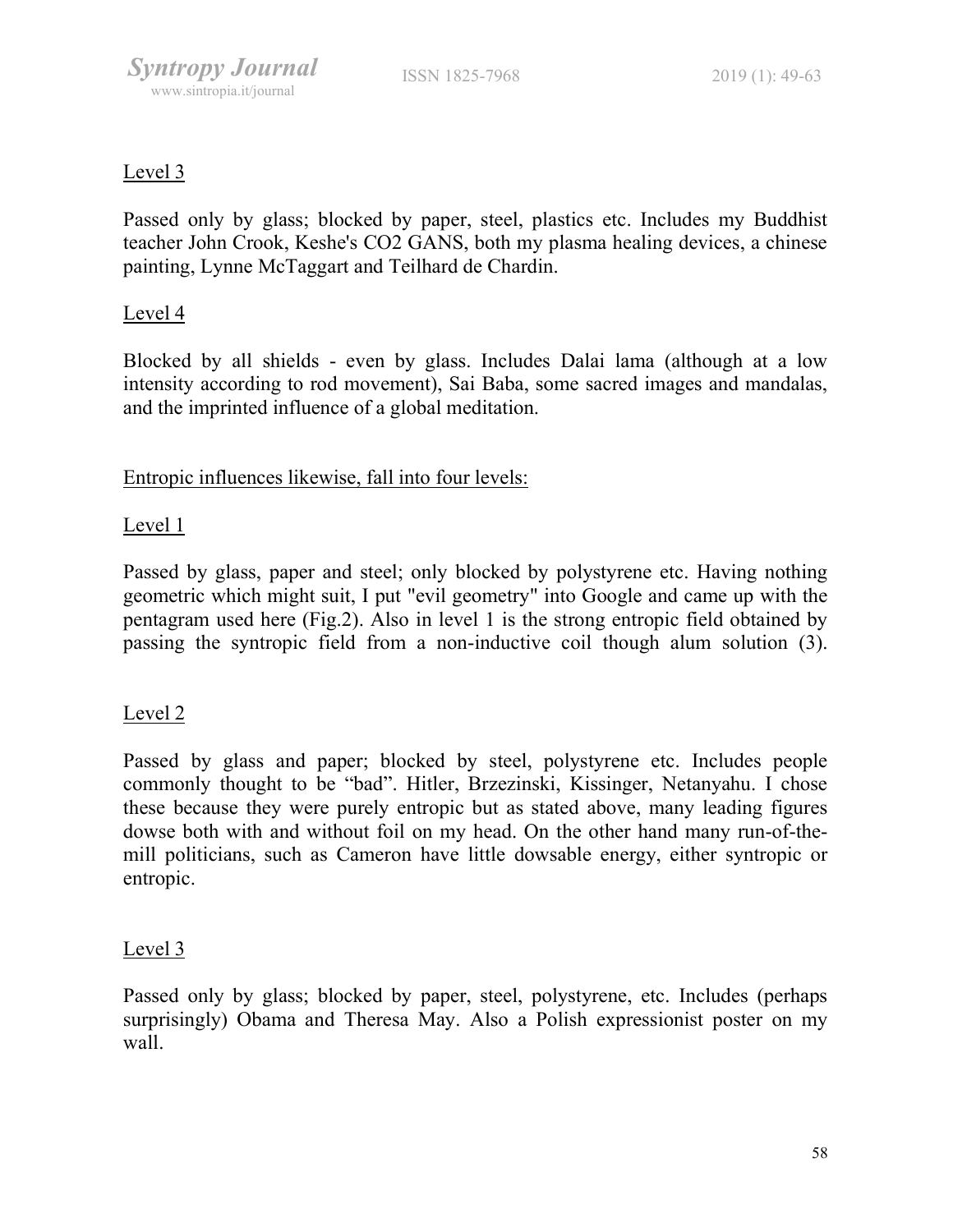## Level 4

Blocked even by glass. Includes Hilary Clinton, Nigel Farage, Rumsfeld and Goebbels. Also some paintings by Hieronymus Bosch.

Throughout this work every influence I have dowsed has fallen into one or other level. Strangely perhaps I have never found an influence for which it was difficult to assign a level. So, I chose 8 images, more-or-less purely syn- or entropic, for further study, and placed them under various shielding materials. In the Fig. 3 below gives the shielding materials in order of penetrability, with my dowsing response for each image, either alone or under each of the four shields. These results are best summarised by a diagram (Figs. 3).

| <b>Syntropic</b>         | <b>None</b> | <b>Glass</b><br>(2.5mm) | Cellulose<br>(1 sheet paper) | Iron<br>(1mm steel) | Polystyrene<br>(8mm expanded) |
|--------------------------|-------------|-------------------------|------------------------------|---------------------|-------------------------------|
| Sai Baba                 | $^{+++}$    | ---                     | ---                          | ---                 | ---                           |
| <b>Teilhard de</b>       | $^{+++}$    | $^{+++}$                | ---                          | ---                 | ---                           |
| <b>Chardin</b>           |             |                         |                              |                     |                               |
| <b>Churchill</b>         | $^{+++}$    | $^{+++}$                | $^{+++}$                     |                     | ---                           |
| <b>Flower of</b><br>Life | $^{+++}$    | $^{+++}$                | $+++$                        | $^{+++}$            | ---                           |
| <b>Entropic</b>          |             |                         |                              |                     |                               |
| <b>Goebbels</b>          | $^{+++}$    | ---                     | $- - -$                      |                     | ---                           |
| <b>David Rockefeller</b> | $^{+++}$    | $^{+++}$                | ---                          | ---                 | ---                           |
| <b>Hitler</b>            | $^{+++}$    | $^{+++}$                | $^{+++}$                     | ---                 | ---                           |
| Pentagram                | $^{+++}$    | $^{+++}$                | $^{+++}$                     | $^{+++}$            | $- - -$                       |

Fig. 3: My response to these images, alone or under the 4 shields, in order of penetrability

Then, for each source, I laid over it increasing thicknesses of the *most impenetrable* material it would still penetrate (Fig 4):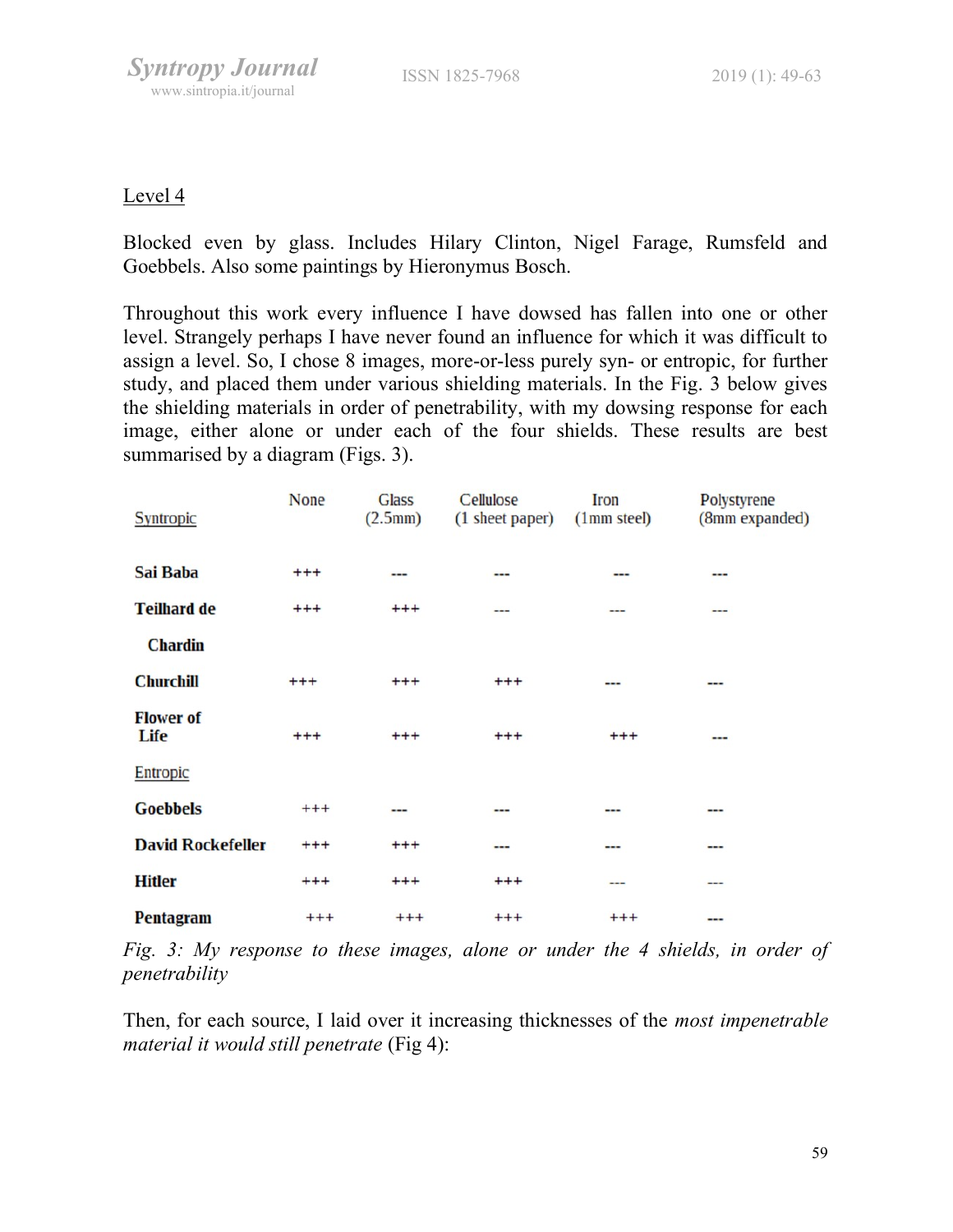## Fig.4. Distinct permeability of material shields:

#### Syntropic:

| Sai Baba          | Teilhard de C              | Churchill          | Phi spiral           |
|-------------------|----------------------------|--------------------|----------------------|
| Glass             | Glass                      | Cellulose          | Iron                 |
| None $++$         | None $++$                  | None               | None<br>$^{+++}$     |
| 2.5 <sub>mm</sub> | $2.5$ mm $++$              | 1 sheet paper $++$ | $1mm$ steel $+++$    |
|                   | $^{+++}$<br>$5 \text{ mm}$ | 8 mm stack ++      | $\sim$ 5mm iron +++  |
|                   | $13 \text{ mm}$<br>$-++$   | 35 mm stack $+$ *  | $\sim$ 10mm iron +++ |
|                   |                            | $15$ mm wood $++$  |                      |
|                   |                            | $45$ mm wood $++$  |                      |

#### Entropic:

| <b>Goebbels</b> | Rockefeller            | Hitler                    | Pentagram        |
|-----------------|------------------------|---------------------------|------------------|
| Glass           | Glass                  | Cellulose                 | Steel            |
| None $++$       | None $++$              | None $++$                 | None<br>$^{+++}$ |
| $2.5$ mm $--$   | $2.5 \text{ mm}$ +++   | 1 sheet $++$              | $+++$<br>l mm    |
|                 | $5 \text{ mm}$<br>$++$ | 8 mm stack ---*           | $\sim$ 5mm +++   |
|                 | $8 \text{ mm}$         | $15$ mm wood $++$         | $\sim$ 10 mm +   |
|                 |                        | $45 \text{ mm}$ wood $++$ |                  |

The permeability of these materials must be quite distinct because the dowsable energy is stopped by the thinnest layer of the next most dense, thus:

T. de C.: Only 1 sheet paper --- and Churchill: Only1mm steel ---

Materials used: expanded polystyrene as for ceiling tiles; A4 paper; soft wood; steel to go on hot plate;  $\sim$ 5mm thick cast iron pot  $\sim$ 10 mm with lid. And note\* that paper is more dense than wood – perhaps due to its mineral content).

## **Discussion**

While of course one can dowse for anything one wishes to know (it is a matter of putting the question into one's subconscious) in my case the question has always been: "is this a source of life (or syntropic) energy?" So, as I have discussed before, my dowsing responds to any source of syntropic field, that is: a field of influence promoting order or organisation, such as will e.g. enhance the growth of seedlings, and cause structuring in water as revealed by UV spectroscopy (2).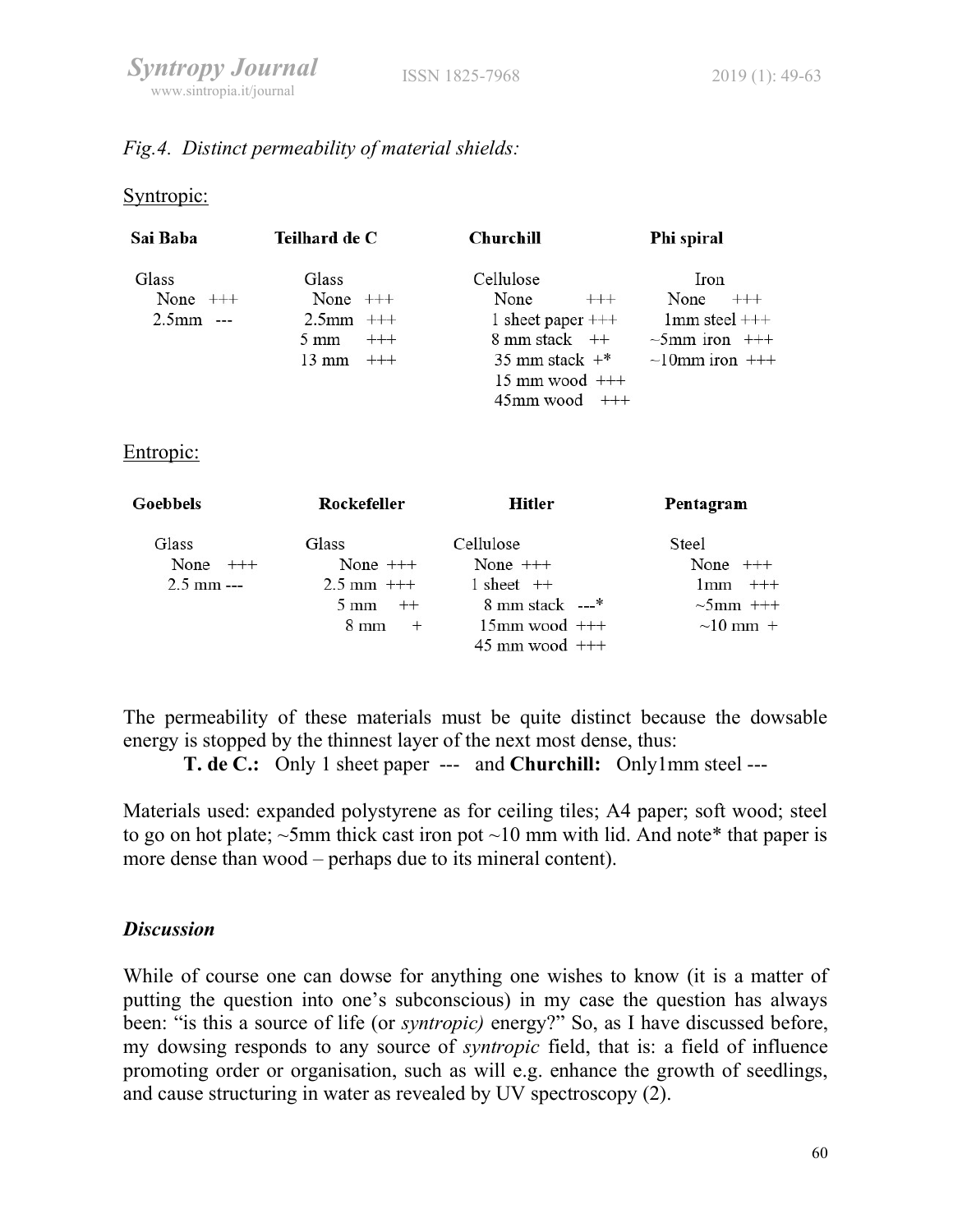I have recently found (as I think have others in the english Dowsing Research Group) that wearing a piece of Al foil on ones head effectively "reverses the order parameter", so that, instead of syntropic, one responds to any source of entropic field (1). Such a field will tend to randomise molecular order, and so destroy structuring of water, and inhibit seedling growth. Thus with foil on the head one can now dowse entropic processes such as combustion and evaporation (e.g. of acetone). In addition, a strongly entropic field can be produced by passing the syntropic field from a frequency-energised non-inductive coil through a solution of alum (3). At the same time, with foil on my head, I am prevented from dowsing syntropic sources, such as pyramids, etc. The aluminium foil presumably interrupts and reflects the dowser's subtle body in a critical way. This effect can also be obtained by placing the foil, not on ones head but under the source, so as to reflect its field.

This work concerns the identification of 4 levels of dowsable energy depending on whether they pass through various shielding materials. Four levels have been identified in the same way for both syntropic sources, and (with foil on my head) entropic sources.

Dowsing a piece of orgonite while shielded under various materials had shown that most metals (e.g. iron and steel) passed the dowsable field very well, while some plastics like polystyrene, blocked it. In contrast to other metals, recent studies have identified the special nature of aluminium in blocking this field (1). Initially, it seems, this was found by Kozyrev (see section in Claude Swanson's book (4)). Using a very sensitive torsion-pendulum as detector he found that processes increasing entropy, such as particularly evaporating acetone, would repel the long arm of the pendulum causing it to rotate. This influence could be reflected from a mirror (presumably silvered) whereupon it would *attract* the long arm. After building such a rotor (but not in a vacuum) I was eventually able to move it with my mind, and so concluded that Kozyrev might have been doing the same (4).

Many readers will object that my dowsing will be influenced by my psychological response to what I see before me. This might be especially true for images of people. While this might have been the case in my early days as a dowser, I am now reasonably sure that it has little or no influence. This conclusion comes from the effects of transparent glass blocking level 4, and opaque paper passing Levels 1 and 2, and also from the many surprises, such as the entropic dowsing of Obama.

Further evidence that what is important is the *information*, and that it does not need to come through the eyes comes from dowsing two holograms (Fig. 1) and finding that they dowsed with similar relative intensity as the photographs from which they were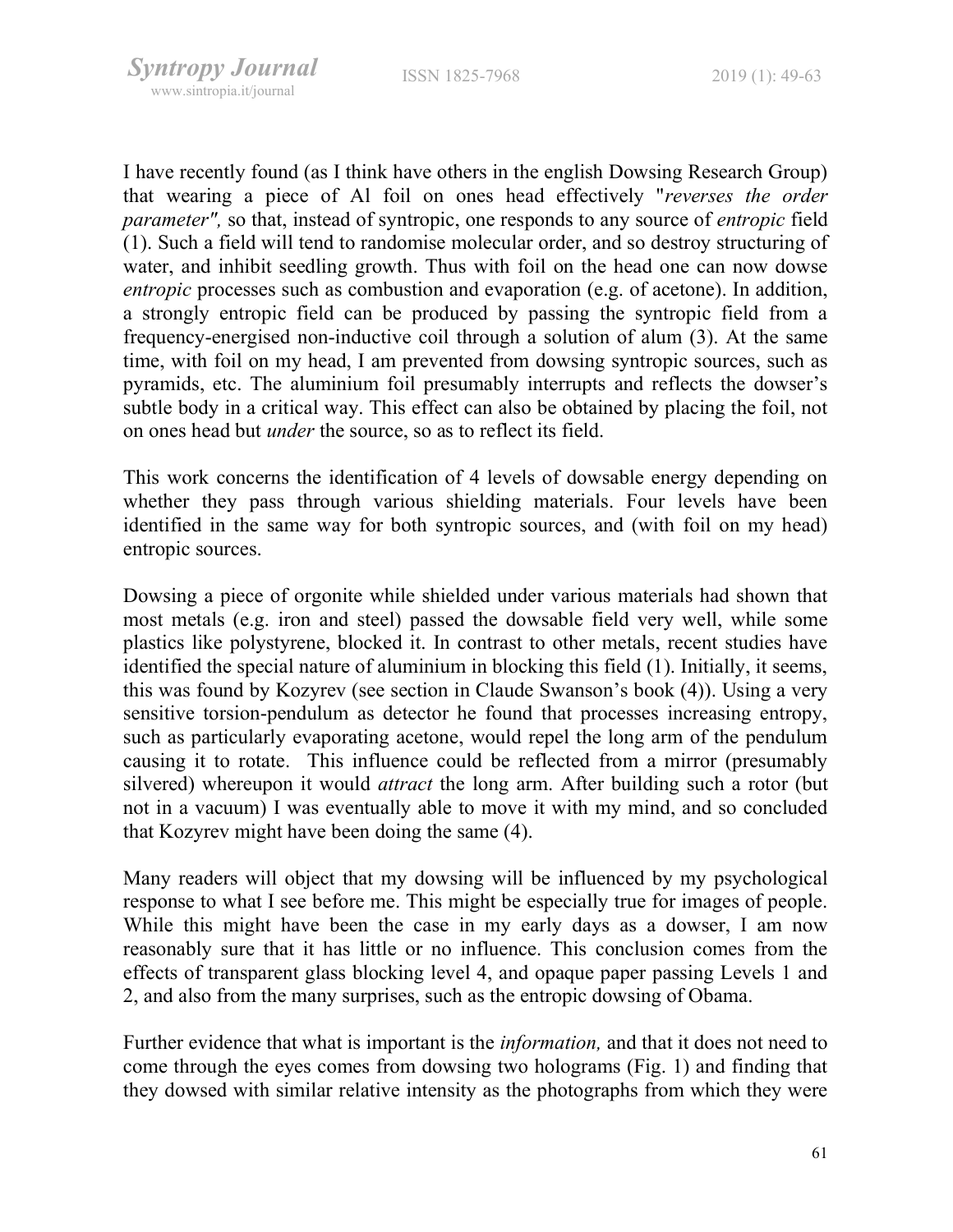made. And as neither paper nor ink are themselves dowsable, that information must come non-locally from some distant source.

What do these results mean? While syntropy and entropy are fairly well defined in physical terms, it is not clear how they relate to human beings. The concepts of good and evil are loaded with feelings, and most of us feel the need to identify a person, especially a politician, as a "goodie" or a "baddie". But, although good or bad might well be applied to some of the people dowsed, there may well be some principle beyond the feelings of the dowser – a more-scientific principle. In several articles Ulisse di Corpo and Antonella Vannini have written of how both syntropy and entropy are necessary processes in the evolution of the universe (e.g. (5). Thus before any radical change to particular pattern, or structure, becomes possible, it is necessary to break down (to some extent) a previously-existing pattern or structure which has become too rigid. And the life of an individual, no matter how creative, must be brought to a close, to make way for new individuals, with radically new ideas.

Standing out from the results of dowsing images of people is the fact that most of them are no longer living. Thus their dowsable energy is not only non-local, but nontemporal as well. So, effectively, their spirits are still present in the infinitude of holographic time.

It is not easy to say what the four levels mean. Level 1 is clearly closest to the material, but includes electromagnetic. Levels 2-4 might be thought of as progressively more "ethereal". However, the level in which a particular individual is placed is a matter for further discussion.

## References

1. Taylor, Roger Studies on "Life-Energy" by means of a Quantitative Dowsing Method Studies on "Life-Energy" by means of a Quantitative Dowsing Method. VII. Reflection from aluminium reverses the "order parameter": syntropic/entropic. Evidence for a syntropic influence of gravity during the setting of orgonite. (Submitted to Syntropy Journal).

2. Taylor, Roger. Studies on "life-energy" by means of a Quantitative Dowsing Method I. Comparison of orgonite with the orgone accumulator; spectrophotometric confirmation of its effect on water. Syntropy 2012 (2): 17-32